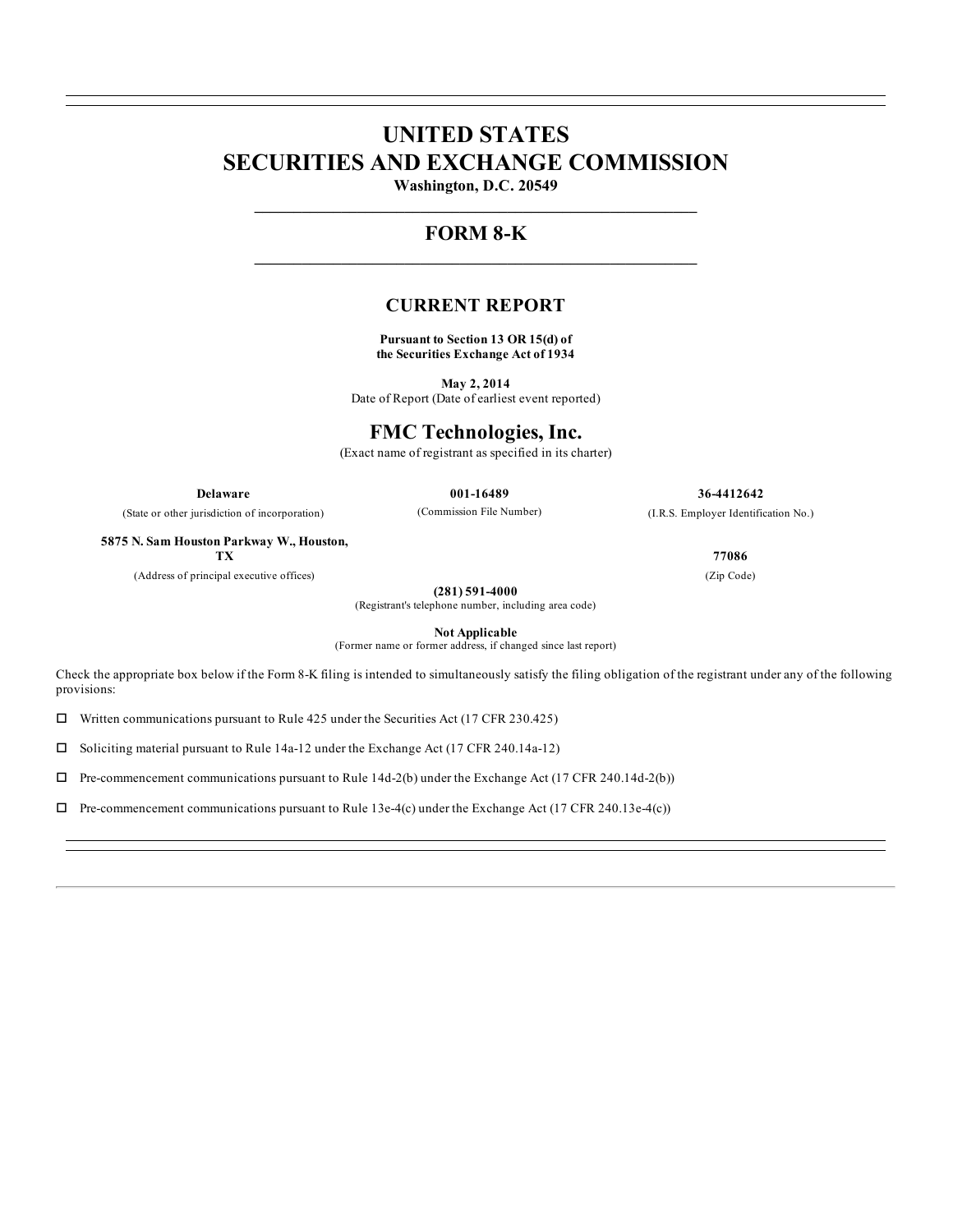#### **Item 5.07 Submission of Matters to a Vote of Security Holders**

We held our 2014 Annual Meeting of Stockholders on May 2, 2014 for the purpose of (1) electing nine directors; (2) ratifying the appointment of KPMG LLP as our independent registered public accounting firm for the year ending December 31, 2014; and (3) approving, on an advisory basis, our 2013 executive compensation. Of the 235,764,749 shares of our Common Stock outstanding and entitled to vote at the Annual Meeting, 213,149,551 shares were present either in person or by proxy.

The following are the final results of the Annual Meeting.

1. All of the nominees for director were elected to serve a one-year term expiring at the 2015 Annual Meeting of Stockholders. The voting results were as follows:

| <b>FOR</b>    | <b>AGAINST</b> | <b>ABSTENTIONS</b> | <b>BROKER</b><br>NON-VOTES |
|---------------|----------------|--------------------|----------------------------|
| 201,888,749   | 3,185,725      | 393,944            | 7,681,133                  |
| 202,223,553   | 2,658,855      | 586,010            | 7,681,133                  |
| 202, 267, 063 | 2,764,583      | 436,772            | 7,681,133                  |
| 203, 377, 590 | 1,642,246      | 448,582            | 7,681,133                  |
| 200,717,674   | 3,756,310      | 994,434            | 7,681,133                  |
| 201,424,127   | 3,592,802      | 451,489            | 7,681,133                  |
| 202,718,076   | 2,260,159      | 490,183            | 7,681,133                  |
| 202,774,310   | 1,938,356      | 755,752            | 7,681,133                  |
| 180,380,031   | 24,653,079     | 435,308            | 7,681,133                  |
|               |                |                    |                            |

The following directors' terms of office continued after the meeting: Mike R. Bowlin, Edward J. Mooney and James M. Ringler.

2. The appointment of KPMG LLP as our independent registered public accounting firm for the year ending December 31, 2014 was ratified. The voting results were as follows:

|             |              |                    | <b>BROKER</b> |
|-------------|--------------|--------------------|---------------|
| FOR         | AGAINST      | <b>ABSTENTIONS</b> | NON-VOTES     |
| 189,165,002 | 23, 302, 763 | 681,786            |               |

3. Our 2013 executive compensation program was approved, on an advisory basis. The voting results were as follows:

|             |                |                    | <b>BROKER</b> |
|-------------|----------------|--------------------|---------------|
| FOR         | <b>AGAINST</b> | <b>ABSTENTIONS</b> | NON-VOTES     |
| 201,796,716 | 2,766,550      | 905.152            | 7,681,133     |